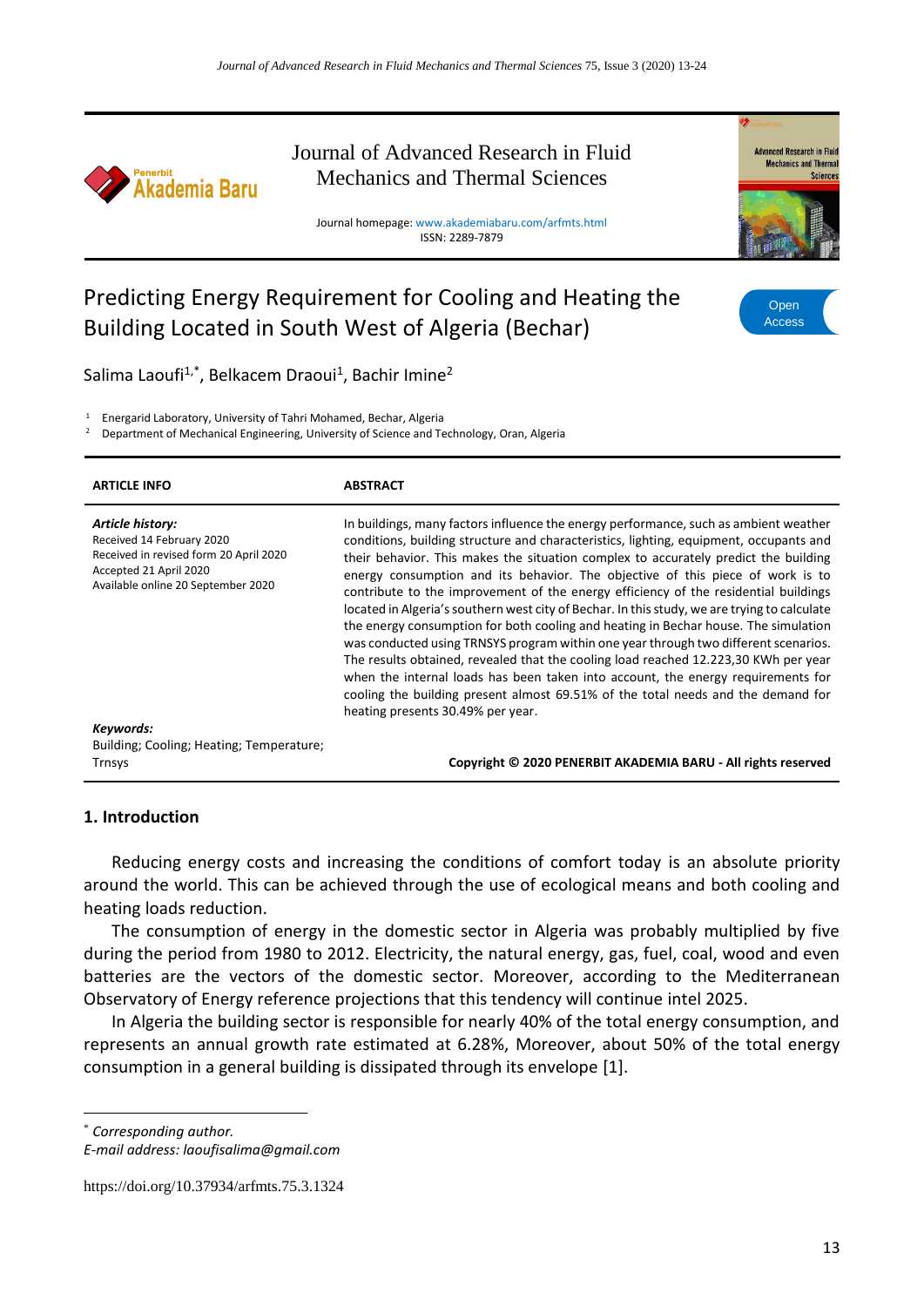

The Algerian south, taking in consideration the climate aridity, the buildings are responsible for more than 70% of electricity consumption in summer period by installing an electric air-conditioning in each room to ensure the comfort [2]. Consequently, preservation of the energy of heating and cooling represents a major target for the residential sector [3].

Mathematical methods have recently been developed to calculate the building cooling and heating loads under local weather conditions in different zones.

Hu *et al*., [4] develop and modeling of cooling load for a large building with ice-storage systems in Beijing, China. The models describe the dynamics of cooling load, outdoor climate parameters and indoor parameters as one multi-variable nonlinear system in a way that is useful for prediction analysis, the analysis shows that this model is suitable for the practical engineering application and can provide a basis for optimal operation of air conditioning control systems of large public buildings.

Catalina *et al*., [5] identified the cooling load temperature difference (CLTD) values for flat roofs and walls of buildings for different climatic zones in Mexico, and different construction materials that typically used in Mexico, using the complex finite [Fourier transform](https://www.sciencedirect.com/topics/engineering/fourier-transform) to solve the one-dimensional transient [heat transfer model.](https://www.sciencedirect.com/topics/engineering/heat-transfer-model) The results showed that the average difference between ASHRAEderived values and the obtained CLTD values was 10°C.

Chenqiu *et al*., [6] explore the capacity for heating/cooling flexibility in residential buildings in the hot summer and cold winter zone in China, the results showed that the measured indoor temperatures were linearly related to the outdoor temperature in transient seasons but were discrete in the summer/winter seasons due to the mixed-mode operations of heating/cooling devices. The occupants' neutral temperatures varied with outdoor temperatures in step with seasonal changes.

Umberto *et al*., [7] investigate the effects of climate changes on the heating and cooling energy demand in Canada, Statistical and dynamical downscaling methods are utilized to generate several future weather files, starting from different baseline climates .In dynamical downscaling, a regional climate model is used to obtain a finer resolution than traditional general circulation models. The generated future weather data sets are then used for simulating the energy demand of 16 building prototypes. The simulation results show an average decrease of 18%–33% for the heating energy use intensity, and an average increase of 15%–126% for the cooling energy use intensity by 2070.

Zhou *et al*., [8] optimiz the multi-layer perceptron (MLP) neural network with two metaheuristic algorithms, namely artificial bee colony (ABC) and particle swarm optimization (PSO) for estimating the heating load (HL) and cooling load (CL) of the energy efficient buildings with the residential use. The results reveal that applying the ABC and PSO algorithms, helps the MLP to perform more efficiently.

Zhanjun *et al*., [9] studied pursues optima modification of heating, ventilating, and air conditioning (HVAC) systems embedded in residential buildings through predicting heating load (HL) and cooling load (CL), by employing four algorithms, namely winddriven optimization (WDO), whale optimization algorithm (WOA), spotted hyena optimization (SHO), and salp swarm algorithm (SSA) synthesized with a multi-layer perceptron (MLP) neural work in order to overcome the computational shortcomings of this model. Regarding the satisfying accuracy of the SSA-based ensemble, it can be a reliable tool for estimating the HL and CL for future smart city planning.

To reduce energy consumption's in building under study, a dynamic simulation are used to calculate the capacity of cooling and heating in a residential building and their relationship with internal and external temperatures through the study of two different scenarios, the first scenario without internal gain and in the second scenario internal gains are taken into consideration in order to show their effect on the thermal comfort.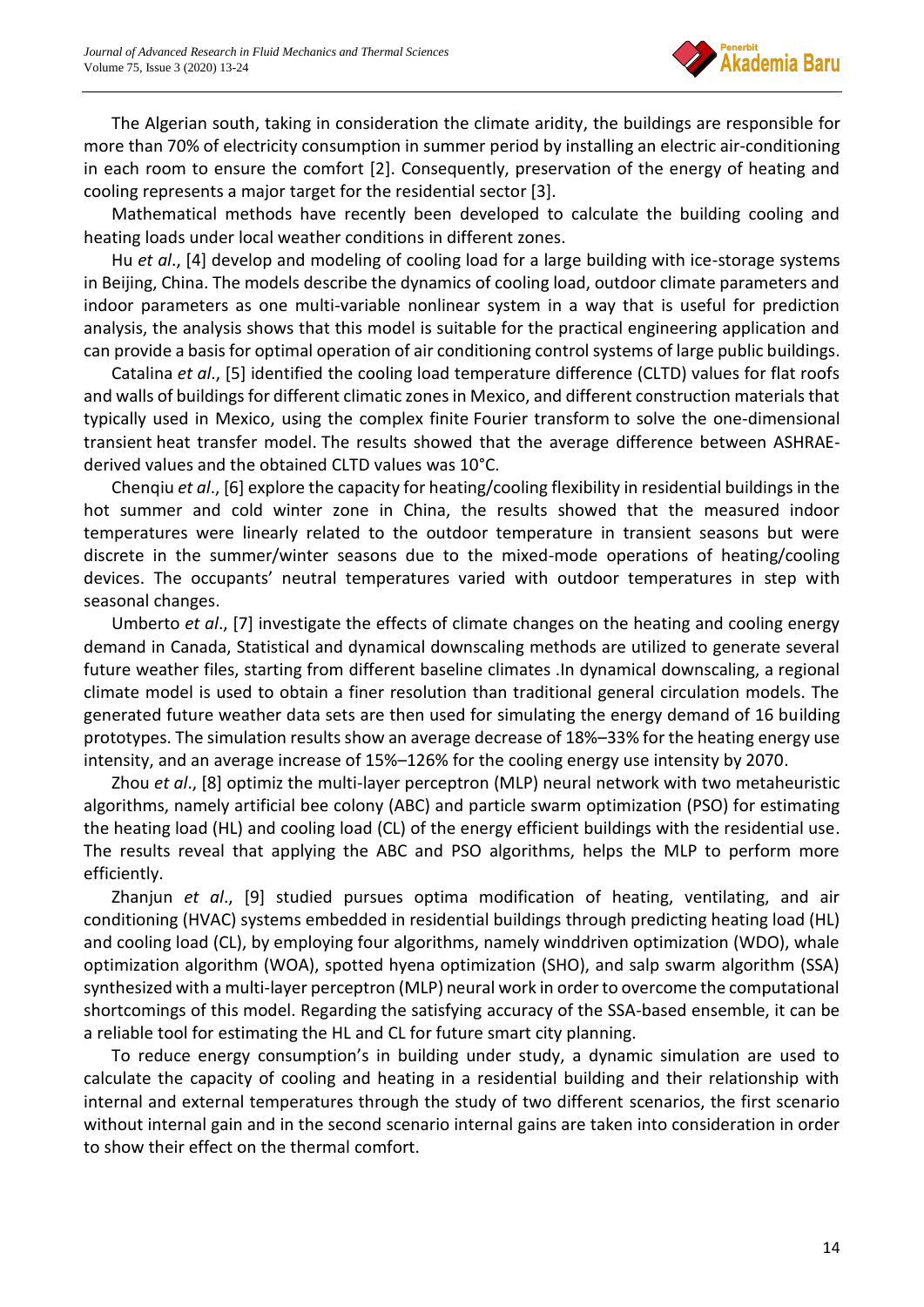

This work contributes to the quantitative understanding of the building temperature and the energy loads, which can control the residential energy management. It thus provides evidence of policy development to discourage excessive cooling and heating requirements.

This paper has assessed both thermal comfort and energy consumption for the whole building.

# **2. Consumption of Electricity in Algeria**

The production of electricity in Algeria was 25.8 billion KWh in 2002 and 40,06 billion KWh in 2007 and the country consumption is between 25 and 30 TWh/year. As Algeria populations grow many faster than the average 3 %, the need for more and more energy is exacerbated [10].

# *2.1 The Consumption of Electricity in Bechar*

According to data provided by the head of Sonelgaz of Bechar Figure 1 shows that the annual electricity consumption in GWH was 613.82 GWh /year in 2018 [11]. According to the same information source the total demand for electricity by the individual residences increases each year, sector of dwelling BDT (Buildings with the use of dwellings and trade) is the most consuming sector with 414 GWh to maintain the occupants of the buildings in thermal comfort for the hot periods which occupy most of the year. Comparing by the AB (administrative buildings) which use 52.57 GWh. On the other hand, the sector IB (industrial buildings) consumes is 147.25 GWh.



**Fig. 1.** Annual electric energy consumption (GWh) in Bechar, 2018

Figure 2 shows the total electricity consumption by quarters of 2018, the consumption in third quarter (July, August and September) is about 219.05 GWh, which represents twice the consumption during the first and second quarter.

Also, it was found that electricity consumption in BDT decreased from 75.60 GWh in the first quarter to 65.75 GWh in the second quarter, reaching its highest value of 156.98 GWh in the third quarter [11], this electrical peak demands coincides with the period in which solar intensity is very high due to the increasing need for air conditioning in such periods.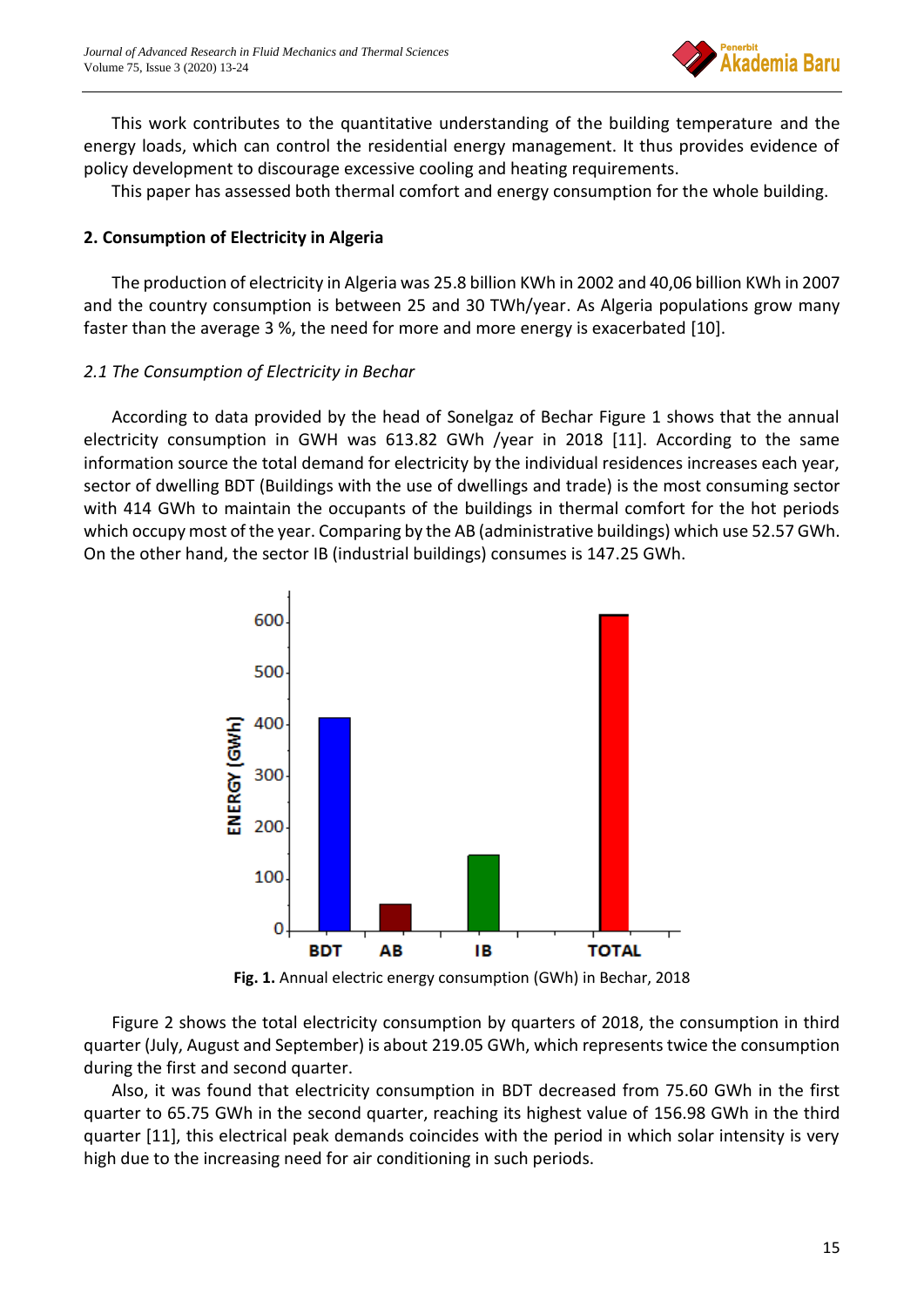



**Fig. 2.** Specific electricity consumption by quarters (GWh) in Bechar, 2018

# **3. System Simulation**

The simulations, described in the present study, were performed using the TRNSYS simulation tool. Trnsys was originally developed at the University of Wisconsin - Madison solar energy laboratory. It was made commercialised in 1975, it consisted then of an equation solver with a few solar thermal components "Trnsys ". Since then, the program has been expanded into a comprehensive package to model buildings and energy systems. It has become a reference program for solar and other renewable energy systems and buildings [12].

# *3.1 Climate and Energy Considerations in Bechar*

In many applications, such as in solar energy technologies an accurate climatic database is needed. In these applications, we consider the accuracy of solar radiation and ambient air temperature as crucial. Bechar is the largest city in southwestern Algeria [13], it is one of the sweltering cities its climate can be classified as desert heat and dryness.

The climatic based one-year concept for Bechar characterized by series of 8760 hourly outdoor data as dry bulb temperature, direct and diffuse horizontal solar radiation, wind velocity and direction, absolute and relative humidity have been used in this work. In Bechar, we distinguish two dominant seasons: hot and long period from April to September, The second season, cold and short from January to April.

The geographic coordinates of weather stations and years of measurements are presented in Table 1 [14].

| Table 1                                                                   |               |              |              |  |  |  |
|---------------------------------------------------------------------------|---------------|--------------|--------------|--|--|--|
| Geographical coordinates of the data collection station used in the study |               |              |              |  |  |  |
| Station code (AWS)                                                        | Longitude (°) | Latitude (°) | Altitude (m) |  |  |  |
| 605710                                                                    | -2 27         | 31.646       | 8111         |  |  |  |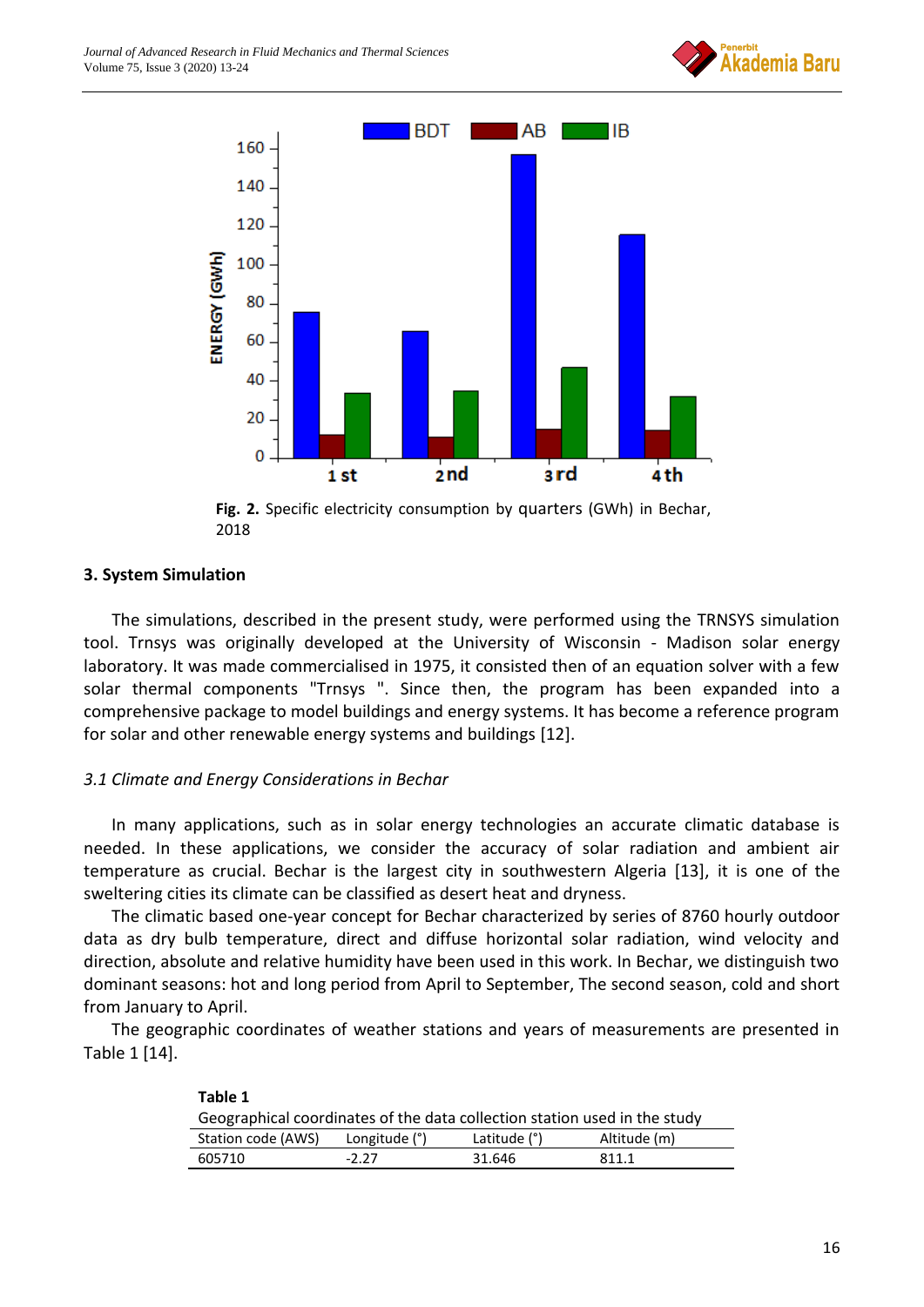

# *3.2 Building Description*

The house concerned under study has a 78.75  $m^2$  floor area, divided into 5 areas (living room, kitchen, two rooms, wc and bath) and it has four external walls which are 10.5 m in length and 7.5 m in width. The house is constructed with double walls made of 10 and 15 cm hollow brick and plaster of 1.5 cm and mortier of 2 cm and layer of 4 cm insulation in between them. The average of height is about 3 m the convective and radiant losses and gains are calculated with Trnsys.

After selecting the zone construction, Internal energy is the heat created due to lights, equipment, presence of people and the level of their activity, as well as any other instantaneous heat gains to space.

# **4. Internal Gains**

#### *4.1 Occupation*

Occupancy information in buildings has a great impact on energy consumption as well as indoor environment quality [15]. Many studies showed that approximately 10%−40% of the energy consumption in buildings can be saved with occupancy information [16].

It is considered that the building shelters four people whose sensible heat is of 71 W and the latent heat is of 60 W [17]. The metabolic level of activity is 1.5 met of 08:00 to 23:00, and 1 met of 23:00 to 08:00 With regard to the thermal resistance of clothing is equal to 0.5 clo (summer clothing), and a relative speed of air equal to 0.1 m/s. The magnitude of heat generated by occupants in the building depends on the level of activity of a person [18].

The profits of occupant's as shown in Figure 3 represents an essential component of the heat balance of a building and can contribute to the rise of the building internal temperature and thus influences the requirements in cooling and air-conditioning.



#### *4.2 Lighting*

The lighting of the building includes fluorescent lamps of 10 W depending on the use of each room of the building as shown in Figure 4.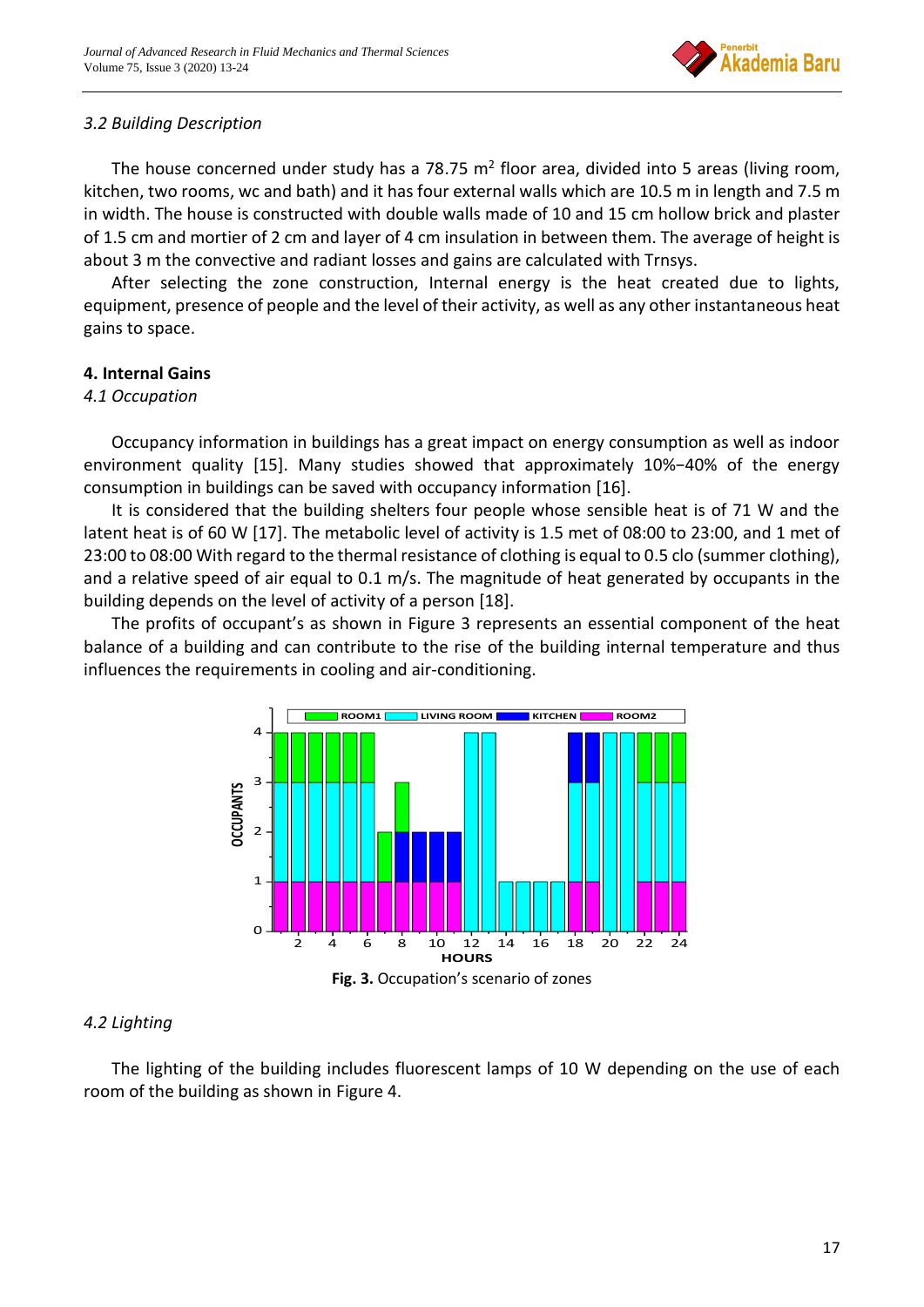



#### *4.3 The Electric Machines*

The use of most electrical machines is related to the presence and of human activity. The apparatuses can constitute at the same time a significant and latent source of heat, or only one source of significant profits, Table 2 presented the electrical machines used in the building and their energy consumption.

#### **Table 2**

| <b>Tractage of common rioaschold rippilances</b> |             |            |                 |  |  |
|--------------------------------------------------|-------------|------------|-----------------|--|--|
| <b>Machines</b>                                  | Zoned       | Load $(W)$ | Schedule        |  |  |
| Fridge                                           | Kitchen     | 100        | 24h             |  |  |
| Electric cooker                                  | Kitchen     | 4500       | 10-11 and 18-19 |  |  |
| <b>Television</b>                                | Living room | 150        | 18-21           |  |  |
| Computer                                         | Room        | 100        | 18-19           |  |  |
|                                                  |             |            |                 |  |  |

#### *4.4 Scenarios*

Two scenarios are studied.

- i. Scenario 1: the building without occupation and without electric machines and lighting.
- ii. Scenario 2: the building with occupation, light and electric machines.

#### **5. Simulation**

Transient System Simulation Program TRNSYS was used to simulate the building, in order to calculate its demands in terms of cooling and heating energies. These depend on a great number of parameters, such as: size and geometrical characteristics of the building, orientation, construction materials, activity, internal sources of heating, ventilation, lighting, desired values of indoor temperature and humidity, during summer and winter meteorological conditions [19]. The simulation of multi-zonal buildings passes by several stages.

i. Collection of the required meteorological data of the examined area, the data are those of the solar radiation, the relative humidity and both strength and direction of wind. The weather values of a Typical Meteonorm Year (TMY) were obtained through the (Meteonorm) software program. In the cooling mode the set point temperature is fixed to 26°C for all building zones, in the heating mode, the set point temperature is set to 18°C.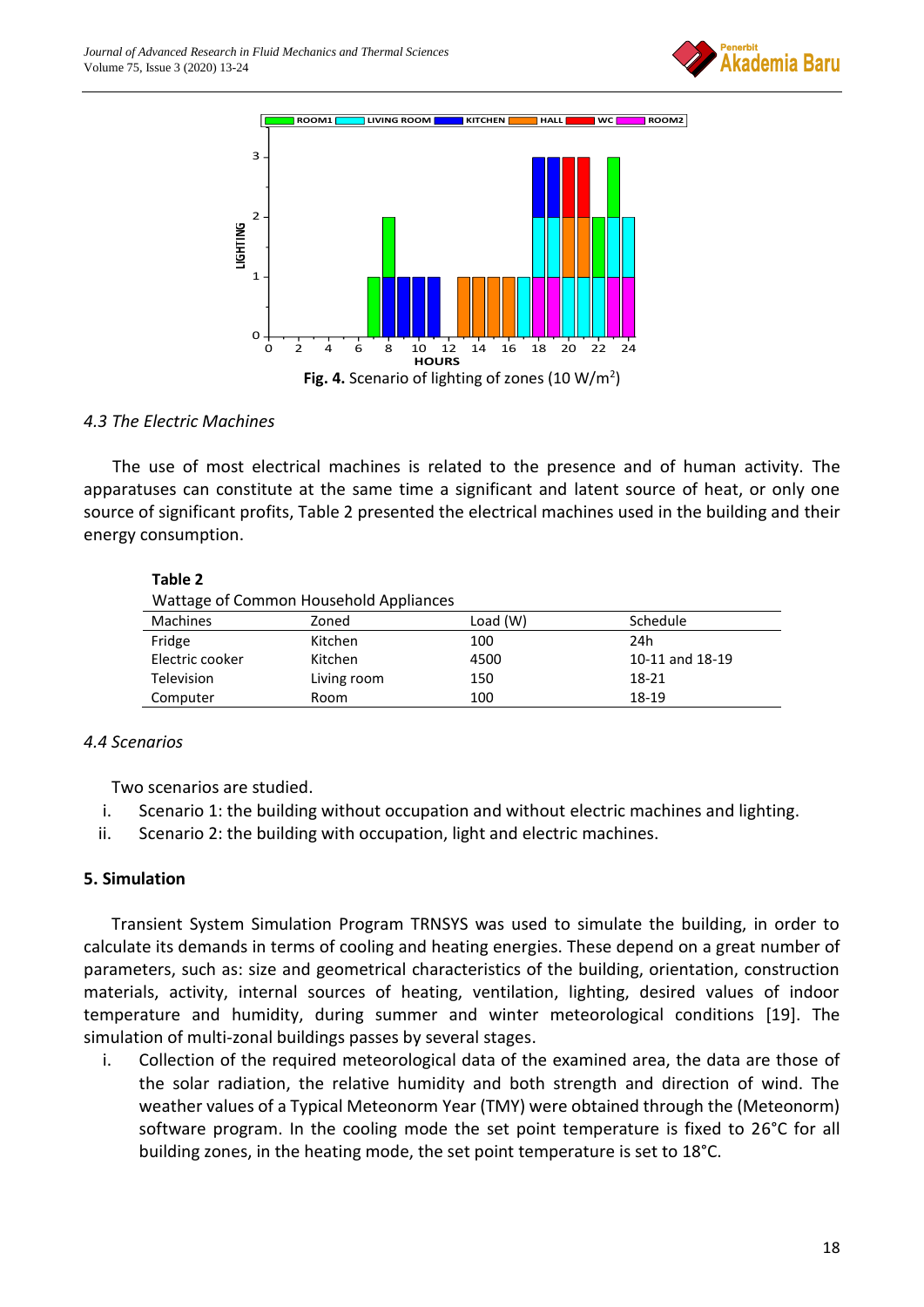

- ii. Separate the unit from the house in various zones coupled the ones with the others. Then the description of the envelope of the building, the windows, the internal profit. Type 56 makes it possible to obtain this information and to generate the input files necessary for a simulation with TRNSYS.
- iii. Study of the maximum, minimum and average heating and cooling energy needs of the building, to maintain stable humidity and temperature conditions within the building, the heating and cooling loads should be calculated. Figure 5 shows a graphical interface of the modeling worked out under TRNSYS.



**Fig. 5.** Representation of the subsystem building in the interface of TRNSYS

#### **6. Results and Discussions**

#### *6.1 The Temperature*

Thermal comfort effect has been measured in term of the number of discomfort hours [20], by measure of the temperatures in each zone using TRNSYS.

Figure 6 represents the free evolution of the average ambient temperature (TAMB) profile and the average internal temperatures with degree Celsius in the four zones during one year in the first scenario (without internal gains).

The data represented previously shows that all the months of the year are situated in discomfort zone except months of March, April and October and the average internal temperature is always higher than the average ambient temperature. The Internal temperatures from May to September are too high (T > 26°C) the maximum is registered in July (living room) with values of 36.15°C and the maximum of ambient temperature is 33.08°C.

In the months: January, February, November and December, the discomfort in the various rooms increases due to the decrease in the solar gains and consequently the internal temperatures decrease. The low temperature was registered in January at 11.86°C (the living room).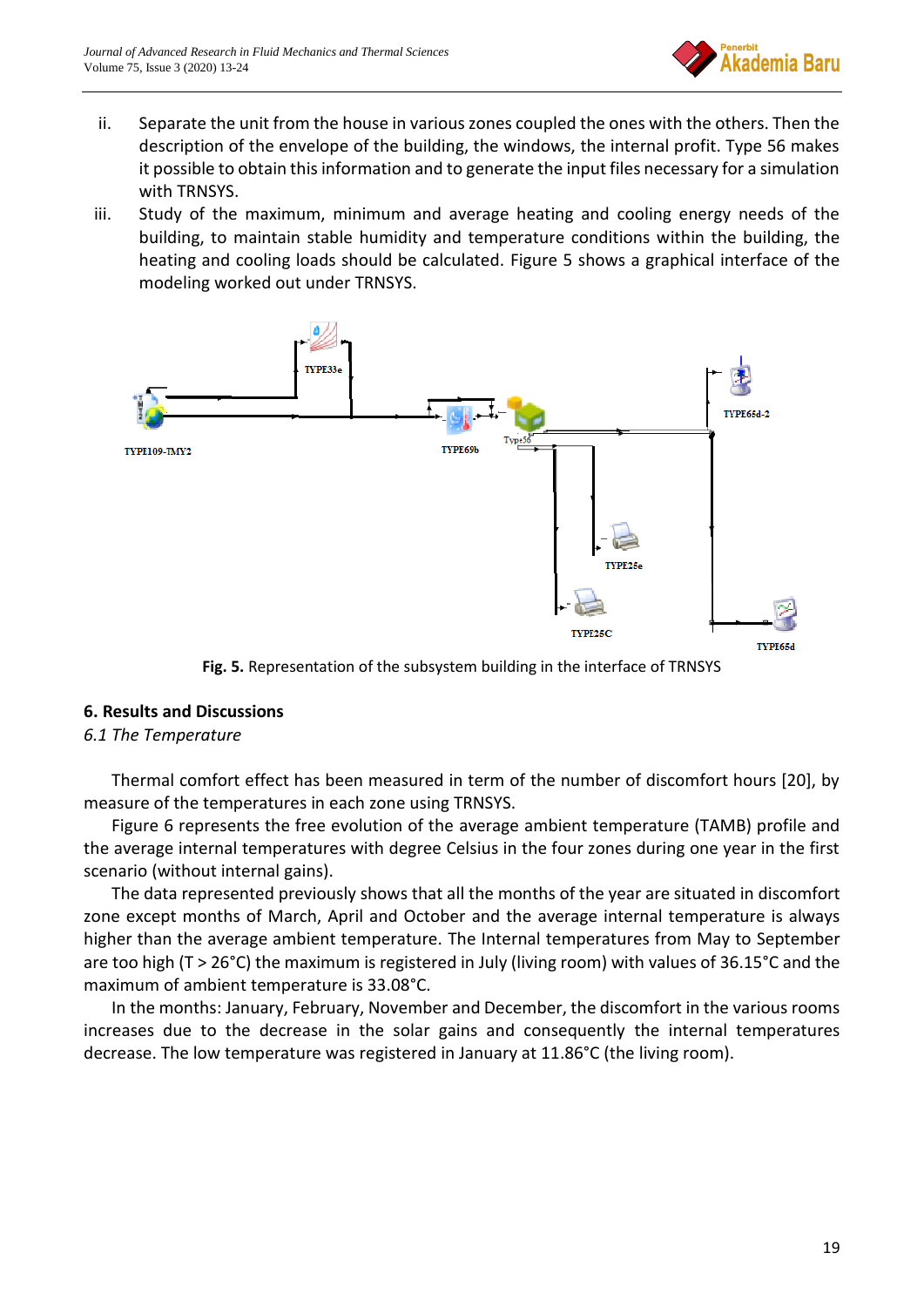



Figure 7 gives a closer look of internal temperatures profile in the second scenario (with internal gains). It is noticed that the months: March, April and some zones in October and November are located in the comfort area (grid zone), and this is due to the increase of the internal temperature because the presence of internal gains in these zones and therefore reducing of heating loads.

From May to October, the internal temperatures in this scenario are higher than the temperatures in the first scenario and the demand for cooling increases.

The maximum temperature was registered during the July month in the kitchen at 38.03°C due to the use of electrical machines, and the minimum in the second room with a value of 12.80°C in December month.

The Internal gains effect on internal temperatures and result in an impact on energy consumption, so it is important to evaluate the cooling and Heating required for the building to achieve the optimum thermal comfort especially in the area outside the comfort zone (18°C <T<26°C).



**Fig. 7.** Evolution of the internal temperatures (2nd Scenario)

# *6.1 Energy of Cooling and Heating*

The required energy for cooling and heating was calculated according to the outputs of Trnsys. In the first scenario, it is noted that the loads of cooling are higher than the loads of heating and required in a long time of the years. It is obvious that the annual required energy of cooling is 10.813,3 KWh per year and the annual required energy of heating is 6.511,90 KWh per year. The needs for cooling present 62.41% and of heating present 37.59%.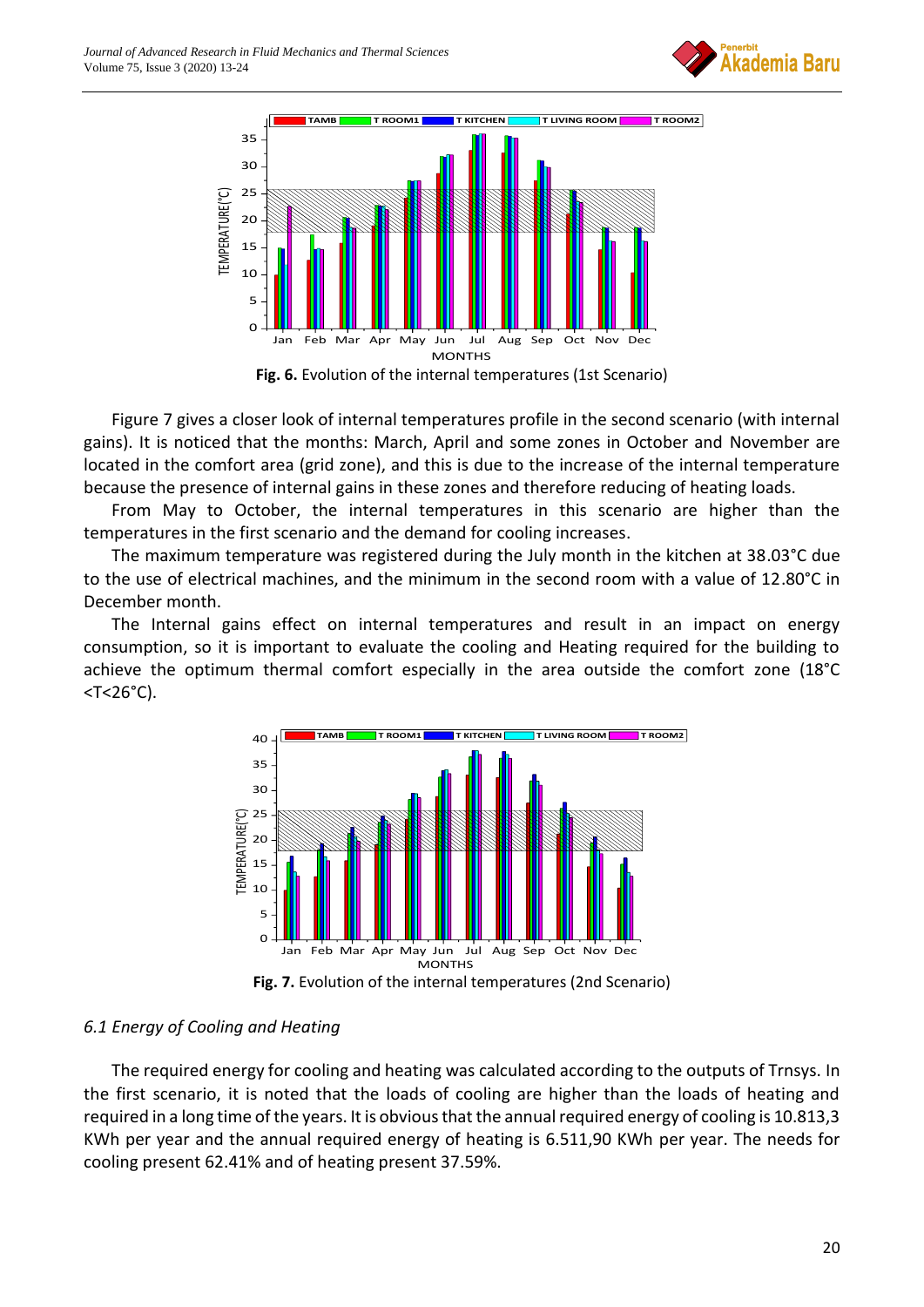

The need for air conditioning reaches its peak in July with a maximum value of 2206 KWh, the peak heating demand is 1568 KWh is in the month of January as shown in Figure 8 below.



**Fig. 8.** Heating and cooling energy on monthly base (1st scenario)

Figure 9 presents the energy consumption for cooling during one-year period as for heating in second scenario. The peak of energy demands as these were calculated in Trnsys, we have found that an annual base, the load of cooling is 12.223,30 KWh which represented with 69.51% and for heating with 5.361,30 KWh present 30.49% per year.

The heating requirements have a peak in January and December with values of 1337 KWh and 1302 KWh respectively. And the cooling needs increase gradually to the maximum in July with a value of 2361 KWh and in August with 2269 KWh.

The energy consumption profile is quite similar to internal temperature profile, the peak of cooling corresponds clearly to the highest temperatures.



**Fig. 9.** Heating and cooling energy on monthly base (2nd scenario)

Figure 10 shows the results of thermal loads for cooling obtained by TRNSYS during one-year period in two scenarios with and without gains.

First scenario without gains: The curves can be divided into three periods.

- i. Period 1: from month 1 to month 4: this period corresponds to the cold season, where cooling is not required.
- ii. Period 2: 5th month to 9th month: This period corresponds to the hot season, cooling needs increase to reach its maximum in the month of July.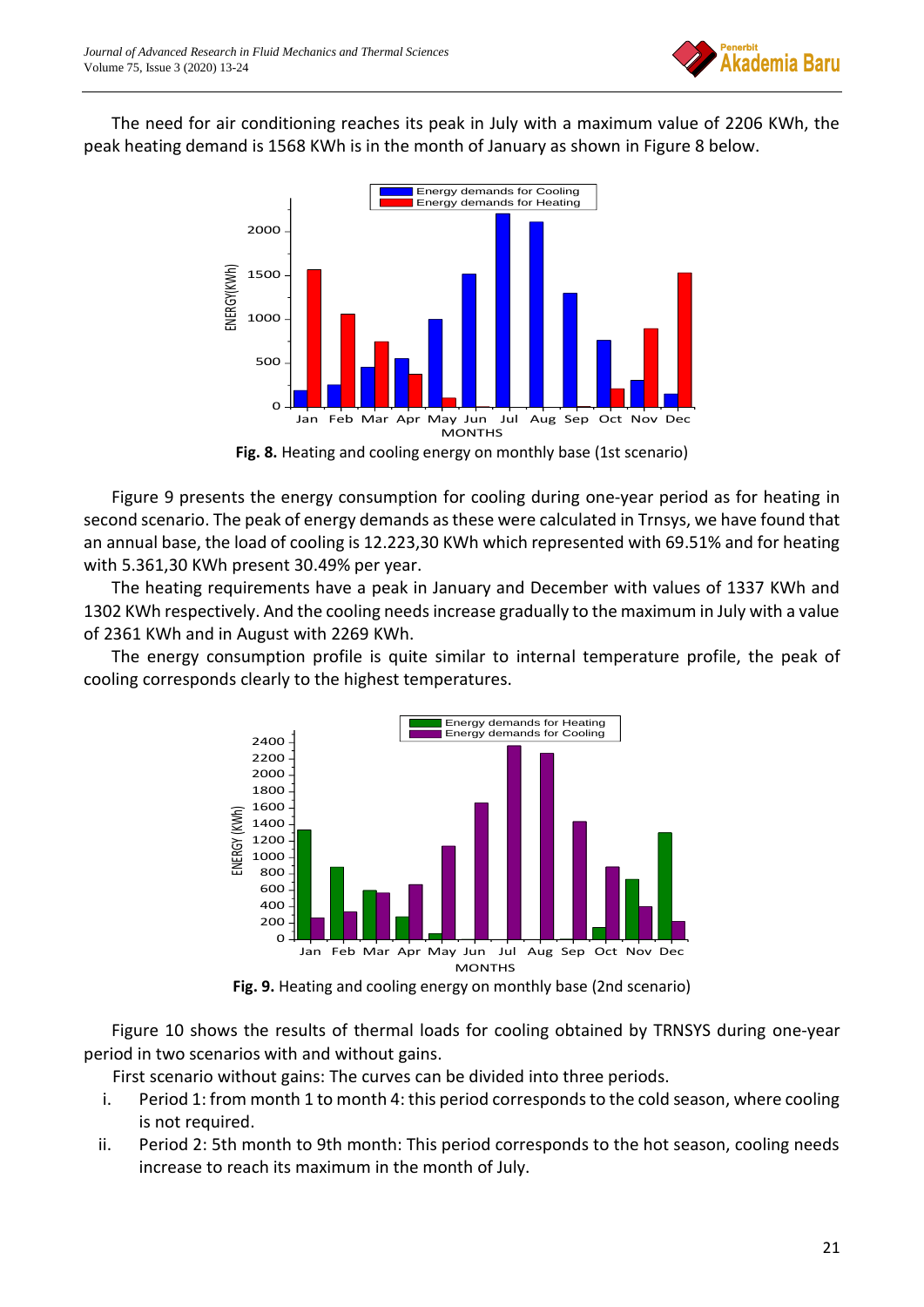

iii. Period 3: from the 10th month to the 12th month: cooling loads decrease sharply from 761.80 KWh in October to 152.50 KWh in December.

Second scenario with gains: The curves can be divided into two periods.

- i. Period 1: from 1 month to 8th month: the cooling loads increase from January with a 266.2 KWh until July and August.
- ii. Period 2: from the 9th month to the 12th month: the cooling needs decrease to reach their minimum in December with a value of 222.7 KWh.





Figure 11 shows the heating needs for a year on the based on a set temperature of 18°C, if the internal contributions are neglected and if included.

The heating needs for a year, if the internal contributions are neglected, is 6511.90 KWh. But when included in calculation, it is 5361.30 KWh.

So, the internal contributions in the habitat clearly decrease the demand for heating and reaches at almost 10%.

Without internal input, the heating demand reaches maximum of 1568 KWh in January and 1531 KWh in December, the heating demand is reduced until becomes zero in June, July and August. For the calculation of the real demand we must include the use rate of the internal contributions that are represented in the figures.

With internal supplies, the heating demand decreases by 231 KWh in January. This will save energy worth 229 KWh for the month of December.



**Fig. 11.** Heating energy on monthly base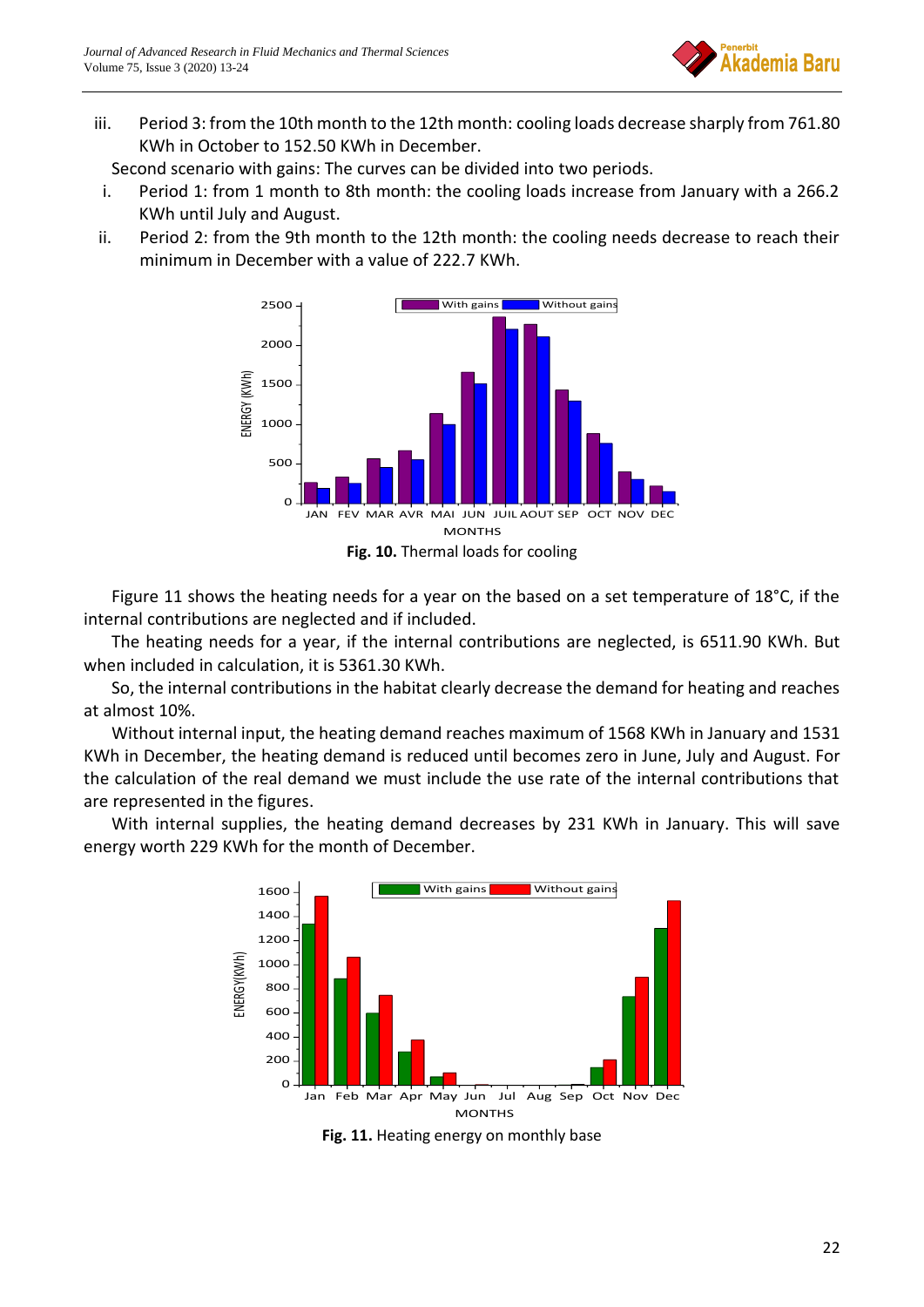

# **7. Conclusion**

In this study the heating and cooling energy consumptions for house located in Bechar are determined using Trnsys software for one year. The simulation results including internal gains and their associated heating and cooling loads with an emphasis on the results for the residential buildings in Bechar has been presented.

We observe that where the internal gain are taken into consideration, the demand for cold is quite important, without the internal gains the demand for cold is 62.41% whereas in real cases, with the internal contributions that influence in thermal comfort, demand is 69.51%.

The temperature is an important component in this study, temperature can provide a high expectation of thermal comfort of occupant in the building, it increase with the internal gains, the most important values of gap registered a temperature difference more than 1.8°C, but saves up to 6% cooling energy.

Internal supplies therefore have a strong impact on energy consumption, the use of internal supplies factor is used to calculate net demand for air conditioning.

- i. The received heat input clearly reduces the heating demand by almost 10% in winter.
- ii. The role of the internal gains is the creation of thermal comfort and regulation of indoor temperatures in winter, but it has an impact on energy consumption in summer because of the use of air conditioning which will serve to keep up an acceptable temperature.
- iii. The climate of Bechar characterised by a hotter season longer than the cold one, the consumption of cooling energy is as important as more than twice the consumption of heating energy in the year. The most interesting is that the demand for cold varies depending upon the sunshine, so using this energy source for air conditioning, and home cooling systems would be of a great wisdom.

The study of the temperature and the cooling and heating loads helps designers and building owners to economically reduce building operating costs, while improving the indoor thermal comfort for the building's occupants. Furthermore, thermal comfort plays a major role in buildings sector, especially in hot-arid climate.

# **References**

[1] Fan, Yuling, and Xiaohua Xia. "A multi-objective optimization model for building envelope retrofit planning." *Energy Procedia* 75 (2015): 1299-1304.

<https://doi.org/10.1016/j.egypro.2015.07.193>

- [2] Fezzioui, Naïma, Draoui Belkacem, Benyamine Mebirika and Salah Larbi. "Influence of Dynamic Characteristics of the Building Envelope on Thermal Comfort in Southern Algeria (in French)." *Revue des Energies Renouvelables* 11, no. 1 (2008): 25-34.
- [3] Nadia, Nait, Fatiha Bourbia, and Yasmina Bouchahm. "Effect of thermal insulation on energy efficiency of the building envelope-semi dry climates." In *Advances on Sustainable Cities and Building Development Conference*, Sb – Lab (2017).
- [4] Chaowen, Hu, and Wei Dong. "Prediction on hourly cooling load of buildings based on neural networks." *International Journal of Smart Home* 9, no. 2 (2015): 35-52. <https://doi.org/10.14257/ijsh.2015.9.2.04>
- [5] Vallejo-Coral, E. Catalina, C. I. Rivera-Solorio, M. Gijón-Rivera, and Hugo F. Zúñiga-Puebla. "Theoretical and experimental development of cooling load temperature difference factors to calculate cooling loads for buildings in warm climates." *Applied Thermal Engineering* 150 (2019): 576-590. <https://doi.org/10.1016/j.applthermaleng.2018.12.136>
- [6] Du, Chenqiu, Baizhan Li, Wei Yu, Hong Liu, and Runming Yao. "Energy flexibility for heating and cooling based on seasonal occupant thermal adaptation in mixed-mode residential buildings." *Energy* 189 (2019): 116339. <https://doi.org/10.1016/j.energy.2019.116339>
- [7] Berardi, Umberto, and Pouriya Jafarpur. "Assessing the impact of climate change on building heating and cooling energy demand in Canada." *Renewable and Sustainable Energy Reviews* 121 (2020): 109681.